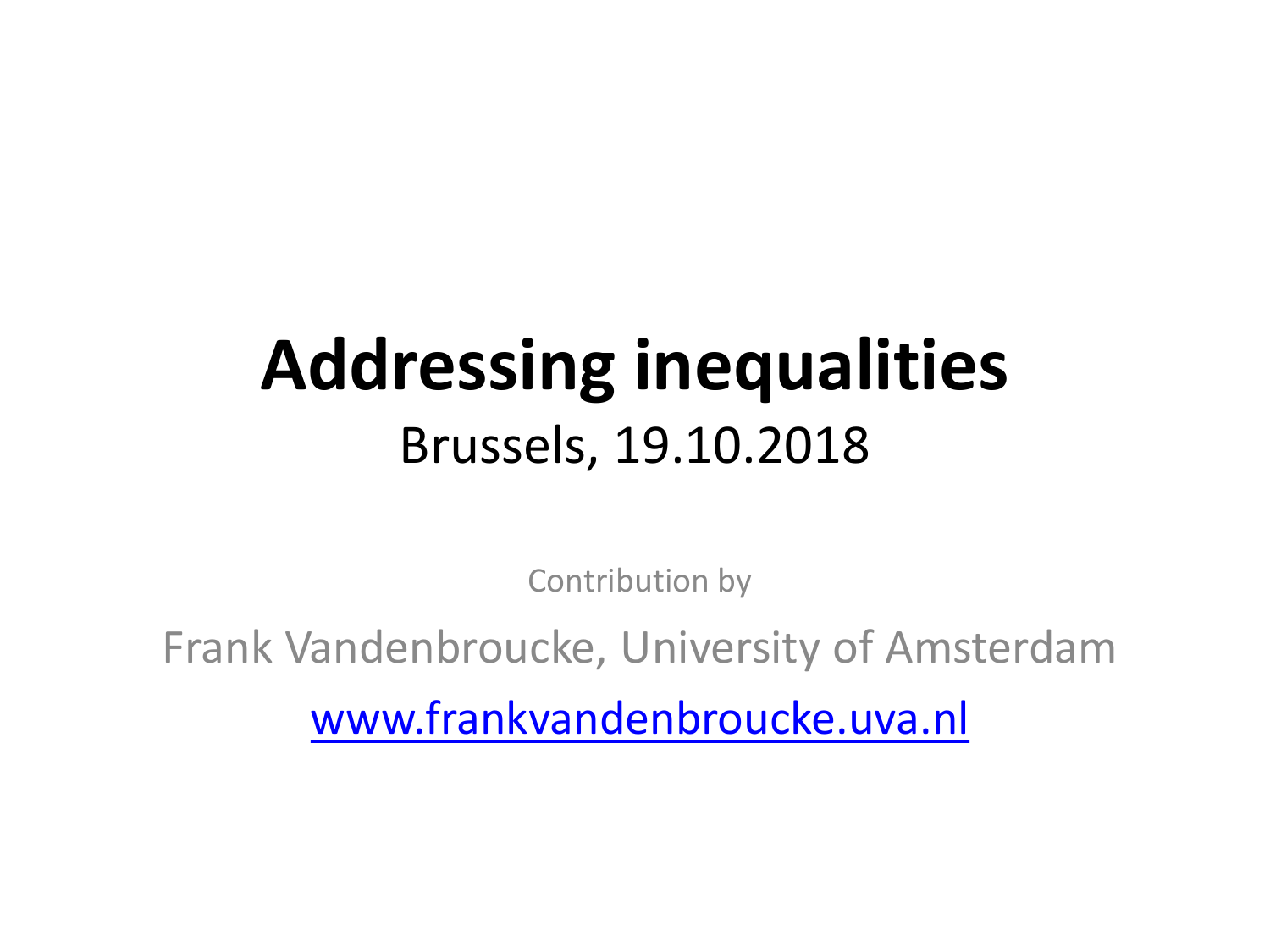## **No one-dimensional explanation No 'silver bullet' for policy**

- International competition, technological and demographic changes and sociological and ideational shifts all put pressure on welfare states.
- But differences in national institutions and policies explain large heterogeneity in trajectories.
- Yet, a common trend in advanced EU welfare states w.r.t. non-elderly poverty:
	- More people live in low-work-intensity households
	- Low-work-intensity households experience higher poverty risks
- No silver bullet: *resilient* welfare states have to combine:
	- *enabling* institutions (ECEC, education, life-long learning…: social investment) and
	- *stabilising* institutions (income stability via insurance against shocks; stability in the functional income distribution via collective bargaining etc.: social protection).